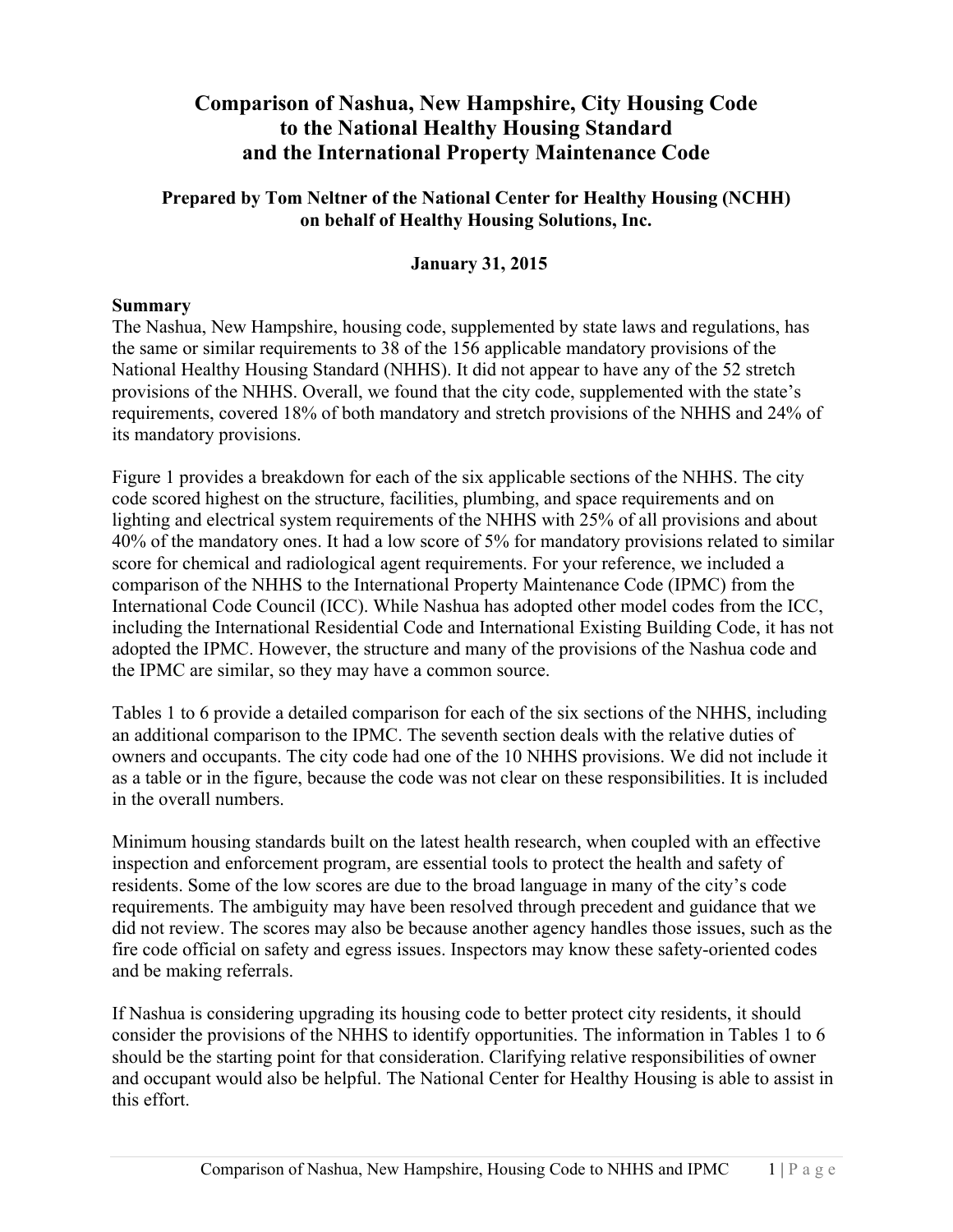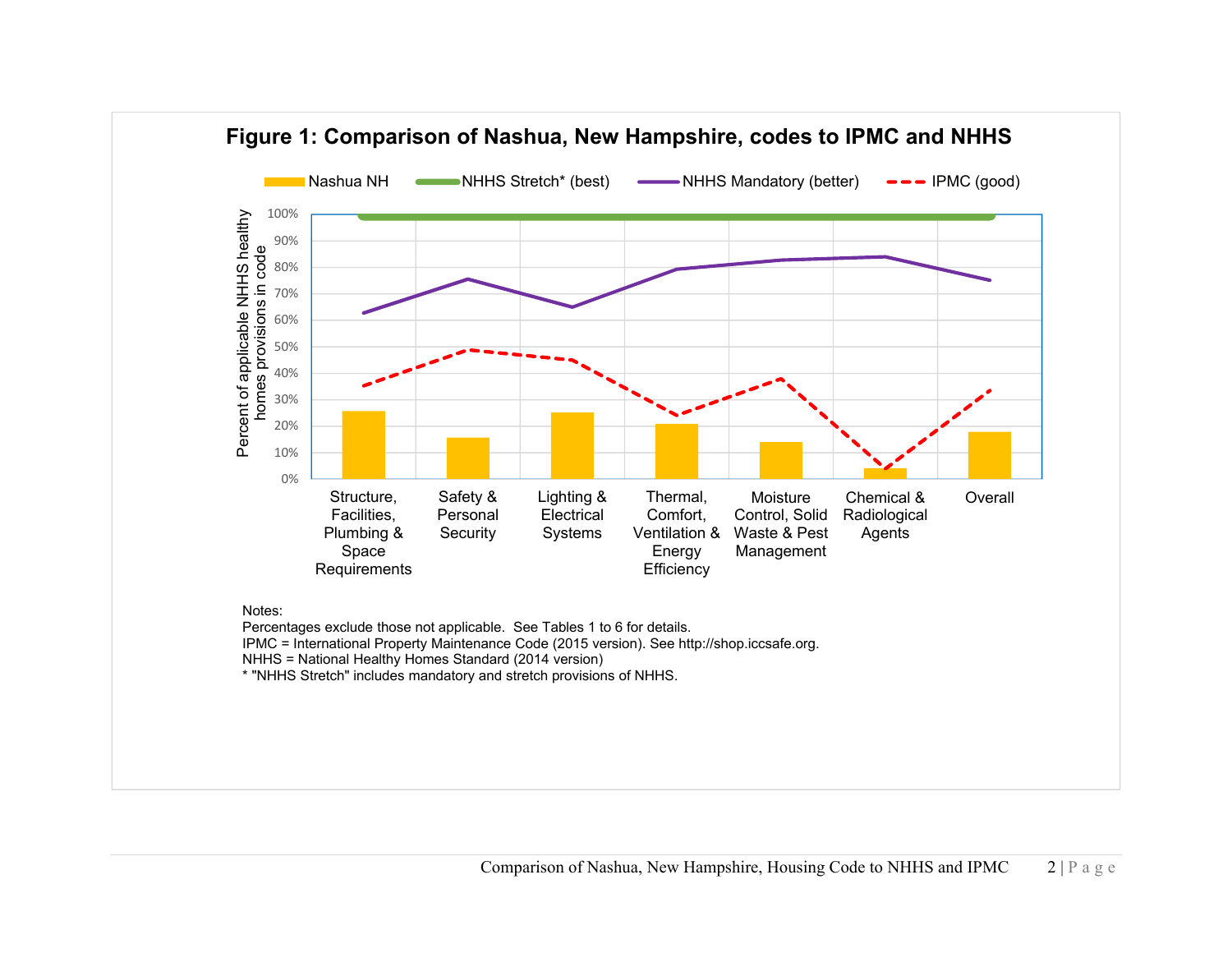## **Background:**

With funding from the U.S. Department of Housing and Urban Development (HUD), Healthy Housing Solutions, Inc. (Solutions) contracted with the National Center for Healthy Housing (NCHH) to compare the housing code enforced by the City of Nashua against the National Healthy Housing Standard (NHHS) and the International Property Maintenance Code. For the housing code, we used the following:

- Nashua Municipal Code, Chapter 182 Housing Standards, at http://ecode360.com/print/NA2698?guid=8730323&children=true
- New Hampshire Statutes
	- o Chapter 130-A, Lead Paint Poisoning Prevention and Control at http://www.gencourt.state.nh.us/rsa/html/nhtoc/NHTOC-X-130-A.htm.
	- o Section 153:10-a Automatic Fire Warning Devices and Carbon Monoxide Detection Devices in Dwellings.

NCHH compared the combined requirements against the NHHS that was first published in 2014<sup>1</sup> by NCHH and the American Public Health Association (APHA) to translate the latest public health information on the impacts of housing on resident health and safety into housing code parlance. It is designed to complement the International Property Maintenance Code and other policies already in use by local and state governments and federal agencies for the upkeep of existing homes. It consists of seven sections with a total of 209 provisions, 157 of which are mandatory and 52 are stretch or optional provisions.

NCHH also compared the code against the International Property Maintenance Code (IPMC),<sup>2</sup> which is one in the suite of codes developed by the International Code Council (ICC) for property design, construction, and maintenance. The IPMC applies statewide in five states (Maryland, New York, Rhode Island, Virginia, and West Virginia) and the District of Columbia, as well as many local governments in 31 other states. ICC first published it in 1998 and updates it every three years. The most recent version is the 2015 edition. The IPMC consists of eight chapters, including ones for administration, definitions, and referenced standards, and has an optional appendix that addresses the boarding of windows and doors of vacant structures. The IPMC applies "to all existing residential and nonresidential structures and all existing premises and constitute minimum requirements and standards for premises, structures, equipment and facilities for light, ventilation, space, heating, sanitation, protection from the elements, a reasonable level of safety from fire and other hazards, and for a reasonable level of sanitary maintenance; the responsibility of owners, an owner's authorized agent, operators and occupants; the occupancy of existing structures and premises, and for administration, enforcement and penalties."<sup>3</sup>

Using the NHHS and IPMC, NCHH developed three benchmarks and, for simplicity, rated them "good," "better," and "best":

- 1. IPMC requirements (good);
- 2. NHHS mandatory provisions (better); and
- 3. NHHS stretch and mandatory provisions (best).

<sup>&</sup>lt;sup>1</sup> See http://www.nchh.org/Policy/NationalHealthyHousingStandard.aspx.<br><sup>2</sup> See http://shop.iccsafe.org/codes/2012-international-codes/2012-internati

<sup>&</sup>lt;sup>2</sup> See http://shop.iccsafe.org/codes/2012-international-codes/2012-international-property-maintenance-code.html.

 $3$  IPMC, Section 102.2.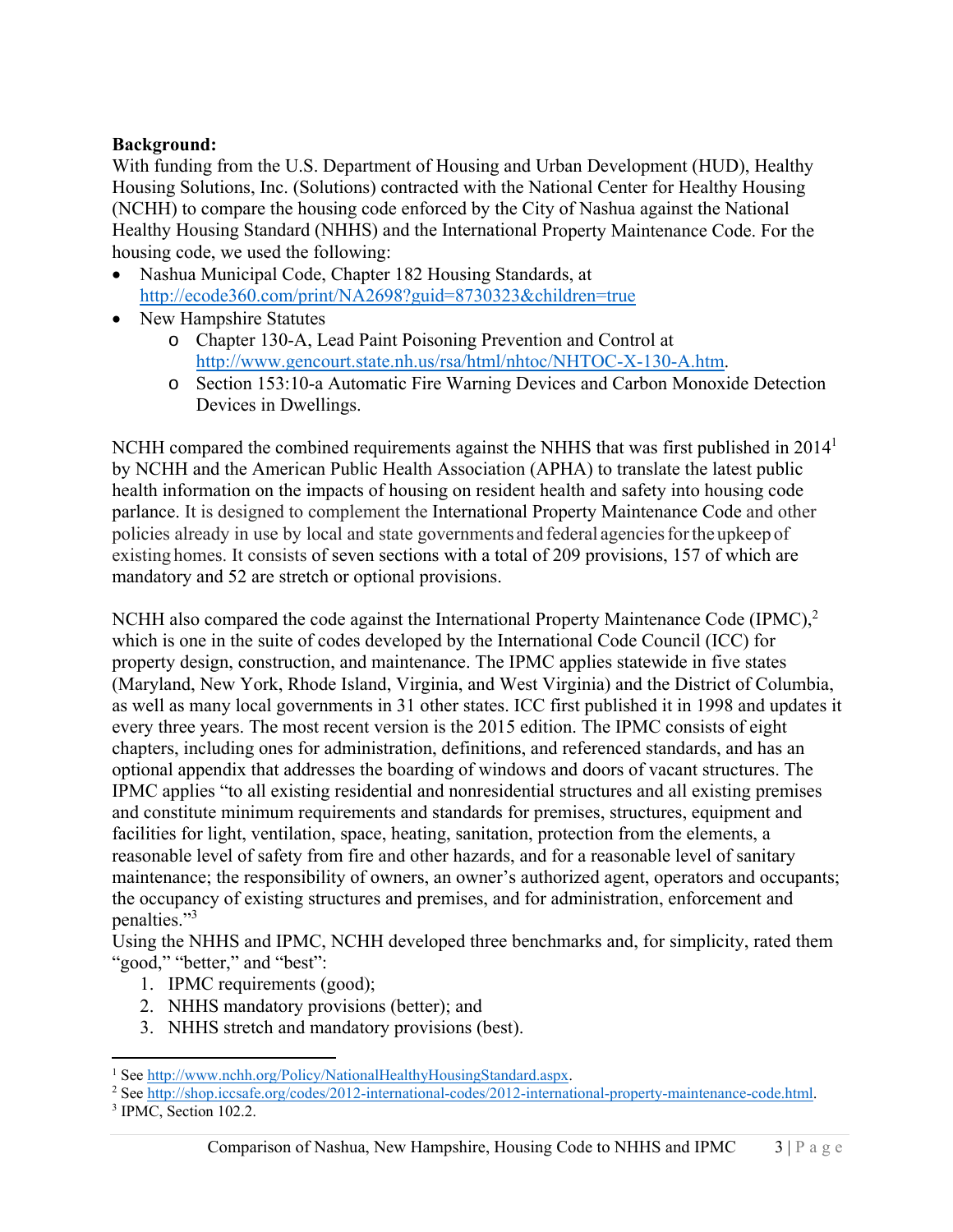#### **Comparison grouped by six sections of the NHHS**

The NHHS consists of 209 provisions: 157 mandatory and 52 stretch or optional that are grouped in seven sections. For purposes of our analysis, we dropped the first section dealing with relative duties of the owner and the occupant, because city code does not clearly make that distinction. Presumably, it rests with the judgment of the city.

For each of the NHHS provisions, we sought to identify requirements in the Nashua code (as supplemented by the state laws and regulations) and determine if the code was (1) the same; (2) similar; (3) not same or similar; or (4) not applicable (usually because it applied to the responsibilities of the owner and occupant and not the condition of the property). Because the IPMC is a good housing quality code, we also include a comparison of the NHHS provisions to it. The following six tables summarize the results for the IPMC and Nashua code for each of the six NHHS sections. We did not identify provisions in the local code not contained in the NHHS.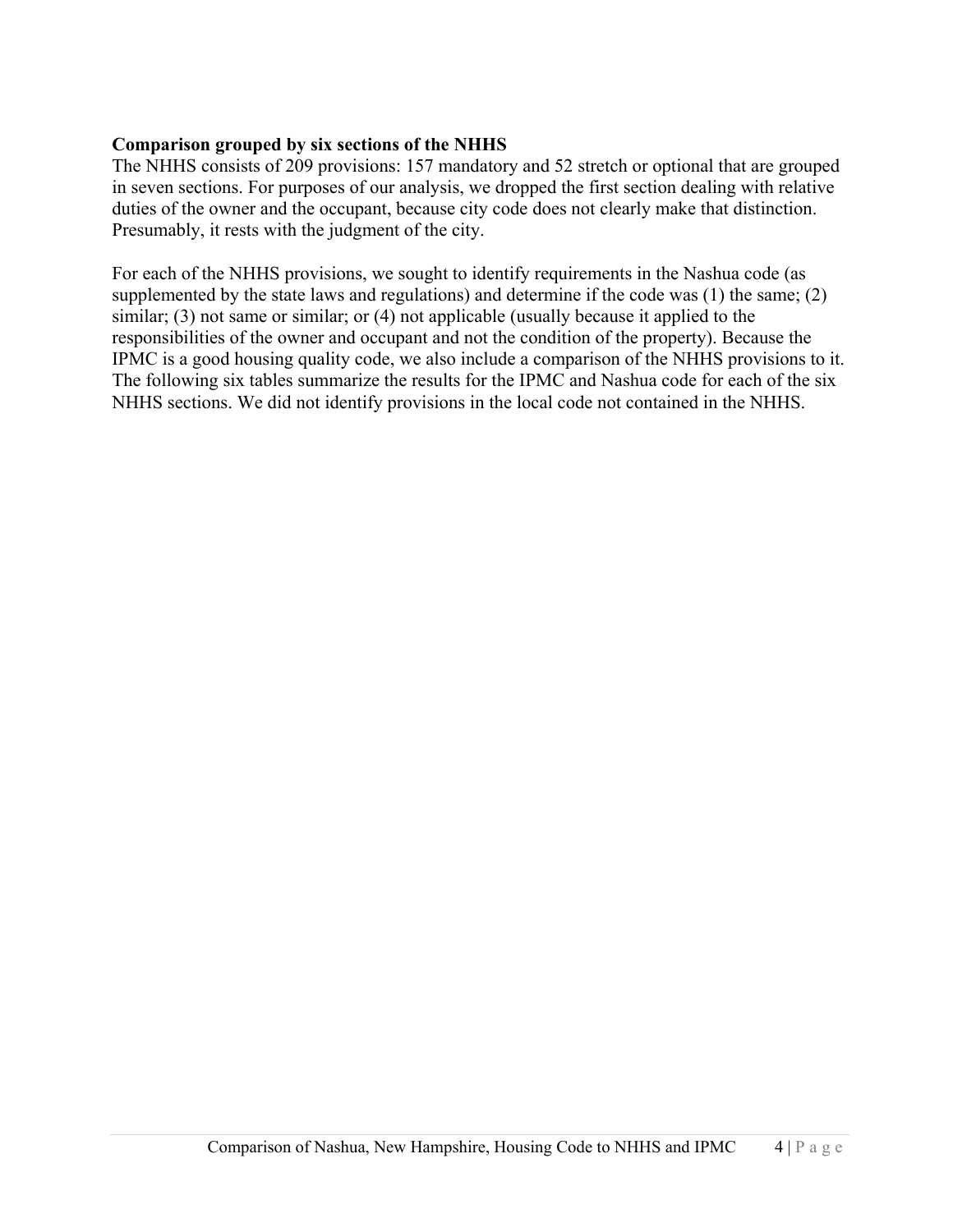| Table 1: Comparison of Structure, Facilities, Plumbing and Space Provisions |                                                                                                                                                                                                                                                                                                                                                                                                   |                                                                                                                                                                                                                                                                                                                                    |
|-----------------------------------------------------------------------------|---------------------------------------------------------------------------------------------------------------------------------------------------------------------------------------------------------------------------------------------------------------------------------------------------------------------------------------------------------------------------------------------------|------------------------------------------------------------------------------------------------------------------------------------------------------------------------------------------------------------------------------------------------------------------------------------------------------------------------------------|
| <b>NHHS</b>                                                                 | <b>IPMC</b>                                                                                                                                                                                                                                                                                                                                                                                       | Nashua, New Hampshire                                                                                                                                                                                                                                                                                                              |
| Summary<br>- 32 mandatory<br>- 19 stretch                                   | 35% same or similar<br>- 18 of 32 mandatory<br>$-0$ of 19 stretch.                                                                                                                                                                                                                                                                                                                                | 25% same or similar (0 NA)<br>- 14 of 32 applicable mandatory<br>- 0 of 19 applicable stretch                                                                                                                                                                                                                                      |
| Structure<br>- 1 mandatory<br>- 0 stretch                                   | 1 of 1 applicable mandatory same or similar.                                                                                                                                                                                                                                                                                                                                                      | 1 of 1 applicable mandatory same or similar                                                                                                                                                                                                                                                                                        |
| Facilities<br>- 2 mandatory<br>- 0 stretch                                  | 1 of 2 applicable mandatory same or similar. Does not<br>require:<br>• Water heaters other than gas-type to be isolated from<br>habitable rooms and, in multi-family housing, behind a<br>locked door.                                                                                                                                                                                            | of 2 applicable mandatory same or similar. Does not require:<br>Water heaters other than gas-type to be isolated from habitable rooms<br>and, in multi-family housing, behind a locked door.                                                                                                                                       |
| Plumbing<br>systems<br>- 5 mandatory<br>- 5 stretch                         | 4 of 5 applicable mandatory same or similar mandatory.<br>Does not require:<br>• Maximum water temperature at shower or bathtub or<br>that tank's relief valve discharge to drip pan, tank or<br>outside.<br>• Any of the stretch provisions                                                                                                                                                      | 3 of 5 applicable mandatory same or similar. Does not require:<br>Maximum water temperature at shower or bathtub or that tank's relief<br>valve discharge to drip pan, tank or outside.<br>Faucet discharge above overflow rim.<br>$\bullet$<br>Any of the stretch provisions<br>$\bullet$                                         |
| Kitchen<br>- 9 mandatory<br>- 5 stretch                                     | 3 of 9 applicable mandatory same or similar. Does not<br>require:<br>Cabinets or countertops.<br>$\bullet$<br>Oven for cooking.<br>Exhaust ventilation for range.<br>Refrigerator with a freezer.<br>Floor that is sealed, water-resistant, nonabsorbent and<br>cleanable.<br>Connections for a refrigeration if one is not provided.<br>$\bullet$<br>Any of the stretch provisions.<br>$\bullet$ | 4 of 9 applicable mandatory same or similar. Does not require:<br>Cabinets or countertops.<br>$\bullet$<br>Oven other than microwave.<br>$\bullet$<br>Exhaust ventilation for range.<br>Freezer.<br>Floor that is sealed, water-resistant, nonabsorbent and cleanable.<br>$\bullet$<br>Any of the stretch provisions.<br>$\bullet$ |
| Bathroom<br>- 6 mandatory<br>- 2 stretch                                    | 5 of 6 applicable mandatory same or similar. Does not<br>require:<br>Sink.<br>$\bullet$<br>Either stretch provision.<br>$\bullet$                                                                                                                                                                                                                                                                 | 4 of 6 applicable mandatory same or similar. Does not require:<br>Cleanable nonabsorbent water resistant floors and cleanable and<br>nonabsorbent walls above bathtub or shower.<br>Ventilation.<br>Either stretch provision.<br>$\bullet$                                                                                         |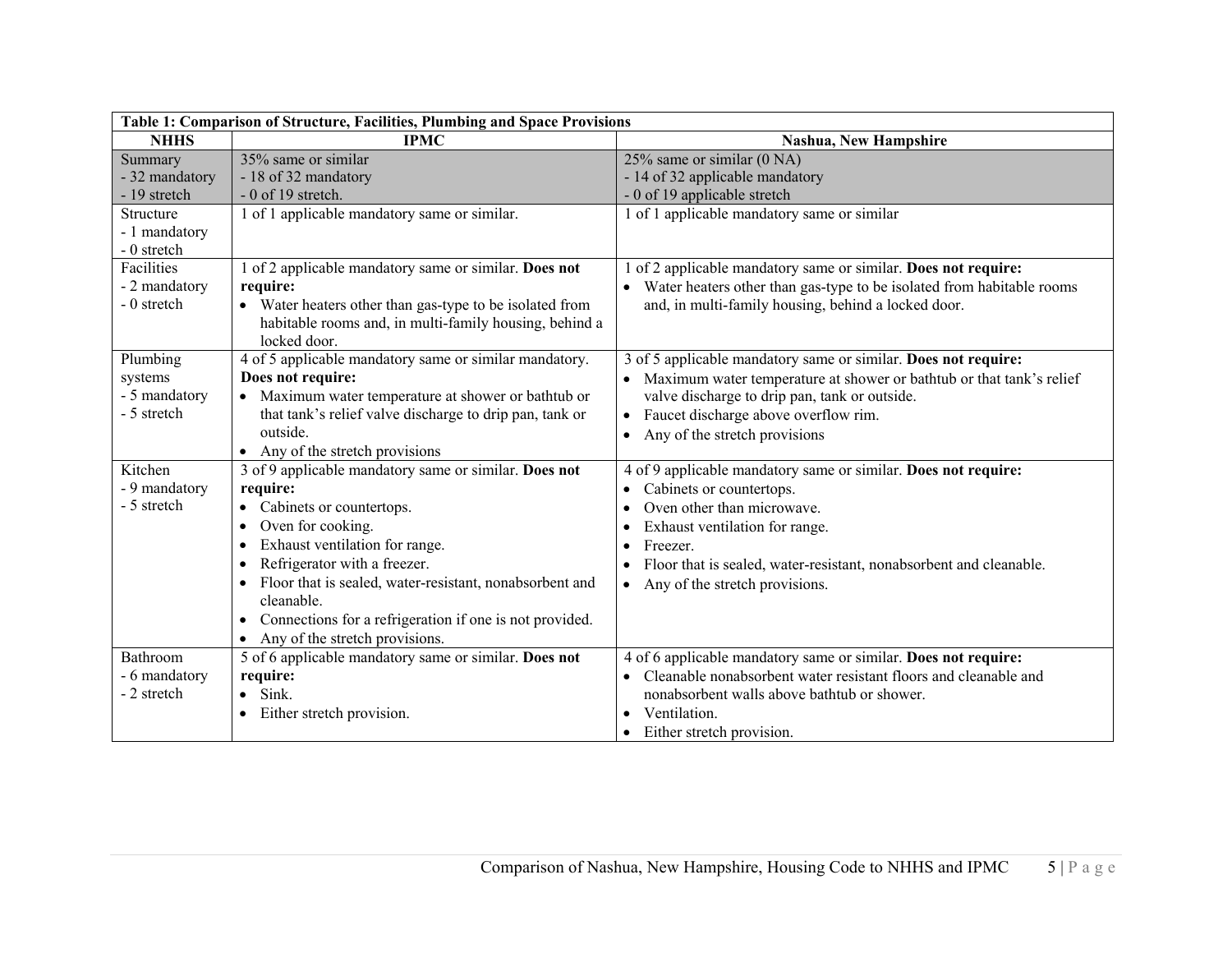| Minimum space    | 4 of 7 applicable mandatory same or similar. Does not   | 0 of 7 applicable mandatory same or similar. Does not require:    |
|------------------|---------------------------------------------------------|-------------------------------------------------------------------|
| - 7 mandatory    | require:                                                | Access to a habitable room other than through a bathroom.         |
| - 0 stretch      | Access to a habitable room other than through a         | Access to bathroom without going through bedroom.                 |
|                  | bathroom.                                               | Closet or storage space for clothing and personal belongings.     |
|                  | Closet or storage space for clothing and personal       | Waterproof and dampness free below grade habitable rooms.         |
|                  | belongings.                                             | Minimum ceiling height of 84".                                    |
|                  | Waterproof and dampness free below grade habitable      | Privacy and adequate space for sleeping and living.               |
|                  | rooms.                                                  | Minimum floor area of 70 square feet.                             |
| Floors and floor | 0 of 1 applicable mandatory same or similar. Does not   | of 1 applicable mandatory same or similar. Does not require:      |
| covering         | require:                                                | Either of stretch provisions.                                     |
| - 1 mandatory    | Attachment of floor coverings at each threshold with    |                                                                   |
| - 2 stretch      | floors capable of being cleaned and free of bulges and  |                                                                   |
|                  | buckling and carpets free of tears, folds, or bumps.    |                                                                   |
|                  | Either of stretch provisions.                           |                                                                   |
| Noise            | 0 of 1 applicable mandatory same or similar. Does not   | 0 of 1 applicable mandatory same or similar. Does not require:    |
| - 1 mandatory    | require:                                                | Noise level from exterior sources to be less than 45 dB day-night |
| - 5 stretch      | Noise level from exterior sources to be less than 45 dB | equivalent sound level.                                           |
|                  | day-night equivalent sound level.                       | Any of stretch provisions.                                        |
|                  | Any of stretch provisions.                              |                                                                   |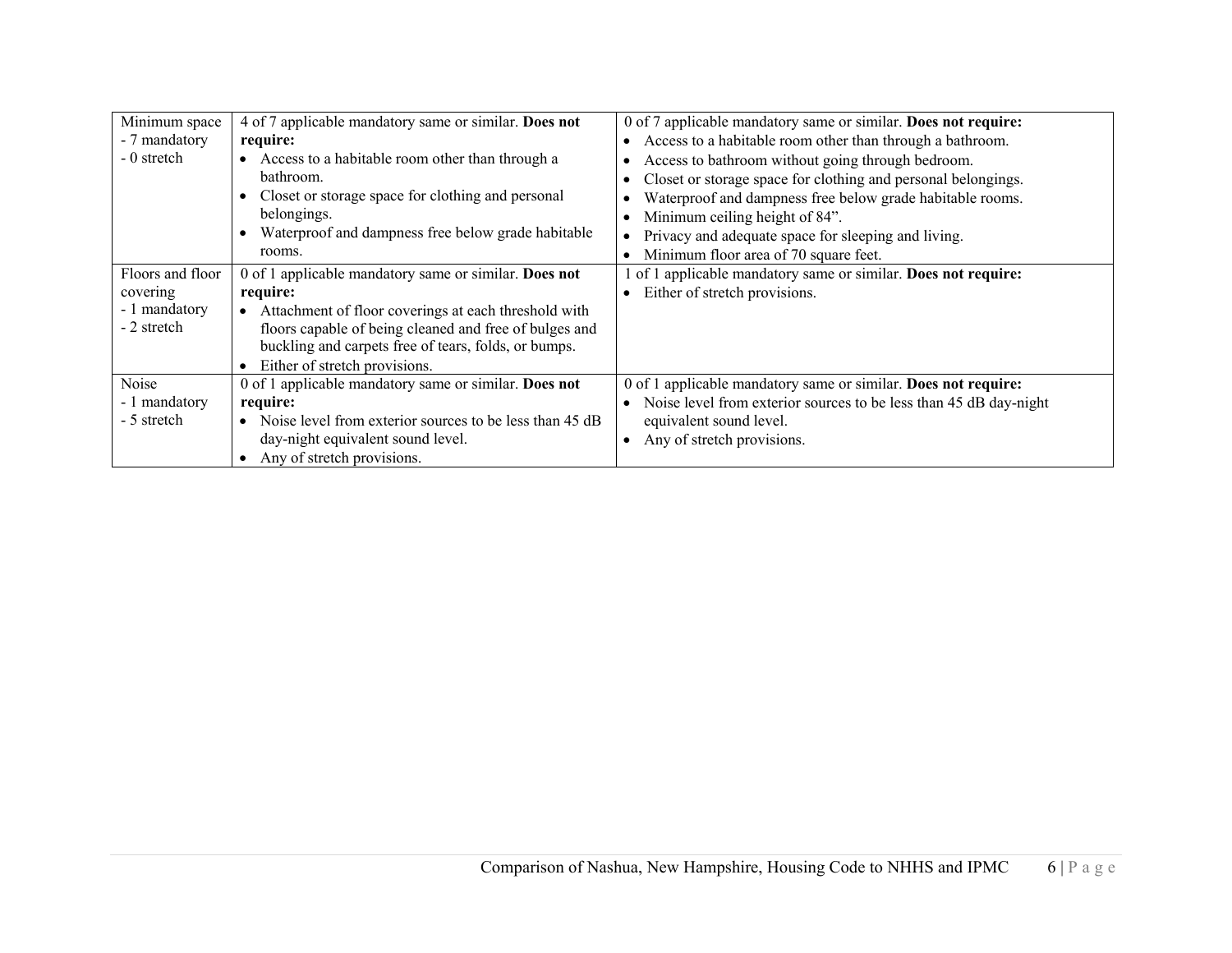| Table 2: Comparison of Safety and Personal Security Provisions |                                                                                                                                                                                                                                                                                                                   |                                                                                                                                                                                                                                                                                                                                                                                                                                           |  |
|----------------------------------------------------------------|-------------------------------------------------------------------------------------------------------------------------------------------------------------------------------------------------------------------------------------------------------------------------------------------------------------------|-------------------------------------------------------------------------------------------------------------------------------------------------------------------------------------------------------------------------------------------------------------------------------------------------------------------------------------------------------------------------------------------------------------------------------------------|--|
| <b>NHHS</b>                                                    | <b>IPMC</b>                                                                                                                                                                                                                                                                                                       | Nashua, New Hampshire                                                                                                                                                                                                                                                                                                                                                                                                                     |  |
| Summary<br>$-34$<br>mandatory<br>- 11 stretch                  | 36% same or similar<br>- 14 of 34 mandatory<br>- 2 of 11 stretch                                                                                                                                                                                                                                                  | $16\%$ same or similar (0 NA)<br>- 7 of 34 applicable mandatory<br>- 0 of 11 applicable stretch                                                                                                                                                                                                                                                                                                                                           |  |
| Egress<br>- 7 mandatory<br>- 0 stretch                         | 2 of 7 applicable mandatory same or similar. Does not<br>require:<br>• Two means of emergency escape or rescue.<br>Openable bedroom window for emergency escape below<br>$4th$ floor.<br>• Adequate emergency exit for below grade bedroom<br>(including 2 provisions describing dimension).                      | 3 of 7 applicable mandatory same or similar. Does not require:<br>Openable bedroom window for emergency escape below $4th$ floor.<br>Adequate emergency exit for below grade bedroom or option for a below<br>$\bullet$<br>grade door and steps.<br>Unobstructed egress with doors openable from inside without key or tool.<br>$\bullet$                                                                                                 |  |
| Locks /<br>Security<br>- 5 mandatory<br>- 0 stretch            | 3 of 5 applicable mandatory same or similar. Does not<br>require:<br>• Change of locks at change of tenants.<br>Self-closing exterior door that can be opened from inside<br>without lock or tool.                                                                                                                | 0 of 5 applicable mandatory same or similar. Does not require:<br>Change of locks at change of tenants.<br>Self-closing exterior door that can be opened from inside without lock or<br>$\bullet$<br>tool.<br>Unit entry doors with dead bolt openable from inside without key and has<br>$\bullet$<br>viewing device.<br>Lock on windows capable of being opened that could be used for entry.<br>Locks on windows and doors for egress. |  |
| Smoke alarm<br>- 4 mandatory<br>- 4 stretch                    | 3 of 4 applicable mandatory same or similar. Does not<br>require:<br>• Visual notification for hearing impaired.<br>• Three of stretch provisions.                                                                                                                                                                | 2 of 4 applicable mandatory same or similar. Does not require:<br>Battery-backup or long-lasting batteries.<br>Alternative visual notification for hearing impaired occupants.<br>Any of the stretch provisions.<br>$\bullet$                                                                                                                                                                                                             |  |
| Fire<br>extinguisher<br>- 3 mandatory<br>- 1 stretch           | 0 of 3 applicable mandatory same or similar. Silent on fire<br>extinguishers. Does not require:<br>• Readily accessible, Class ABC fire extinguisher in or near<br>kitchen.<br>One 10-lb extinguisher near kitchen.<br>$\bullet$<br>In multi-family housing, fire extinguishers in common<br>areas on each floor. | 0 of 3 applicable mandatory same or similar. Does not require:<br>Readily accessible, Class ABC fire extinguisher in or near kitchen in other<br>$\bullet$<br>than apartment houses.<br>$\bullet$ One 10-lb extinguisher near kitchen.<br>In multi-family housing, fire extinguishers in common areas on each floor.                                                                                                                      |  |
| Carbon<br>monoxide<br>alarm<br>- 3 mandatory<br>- 4 stretch    | 0 of 3 applicable mandatory same or similar. Silent on<br>carbon monoxide alarms. Does not require:<br>• Functioning alarm on each habitable floor and near every<br>bedroom.<br>• Battery backup if hardwired or long-lasting batteries if<br>not hardwired.<br>• Visual notification for hearing impaired.      | 0 of 3 applicable mandatory same or similar. Does not require:<br>Functioning alarm on each habitable floor and near every bedroom.<br>$\bullet$<br>Battery backup if hardwired or long-lasting batteries if not hardwired.<br>$\bullet$<br>• Visual notification for hearing impaired.                                                                                                                                                   |  |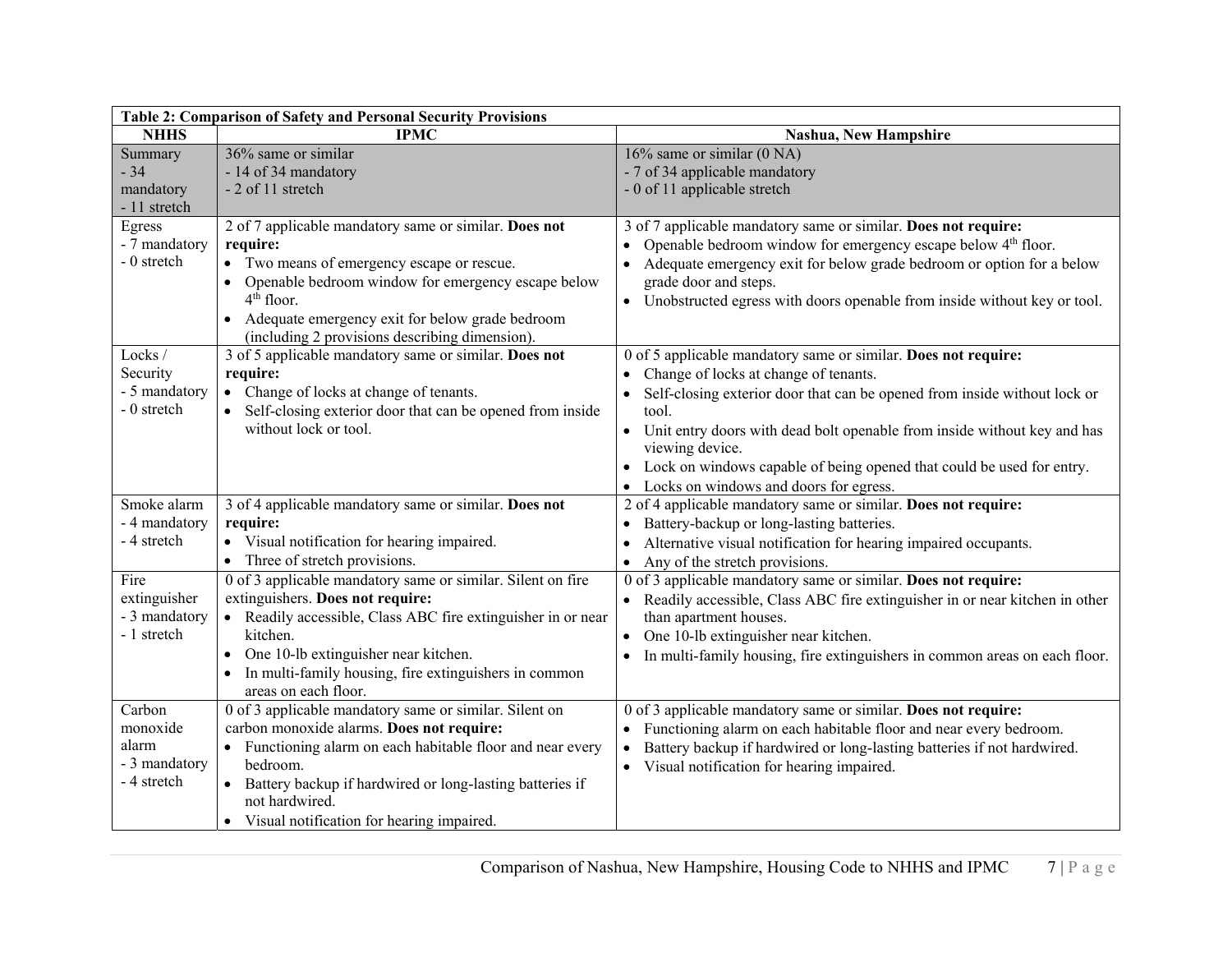| Walking<br>surfaces<br>- 3 mandatory<br>- 2 stretch                                | 2 of 3 applicable mandatory same or similar. Does not<br>require:<br>Non-skid surfaces on exterior stairway steps.<br>Either of two stretch provisions.                                                                                                                                         | 2 of 3 applicable mandatory same or similar. Does not require:<br>Non-skid surfaces on exterior stairway steps.<br>Either of two stretch provisions.                                                                                                                                                      |
|------------------------------------------------------------------------------------|-------------------------------------------------------------------------------------------------------------------------------------------------------------------------------------------------------------------------------------------------------------------------------------------------|-----------------------------------------------------------------------------------------------------------------------------------------------------------------------------------------------------------------------------------------------------------------------------------------------------------|
| Guard<br>- 3 mandatory<br>- 0 stretch                                              | 1 of 3 applicable mandatory same or similar. Does not<br>require:<br>• Fall prevention device on windows used for emergency<br>exit.                                                                                                                                                            | 0 of 3 applicable mandatory same or similar. Does not require:<br>Guards for 30" drops.<br>Fall prevention device on windows used for emergency exit<br>Fall prevention device on windows where 72" above exterior grade and<br>36" interior floor.                                                       |
| Chemical<br>storage<br>- 2 mandatory<br>- 0 stretch                                | 0 of 2 applicable mandatory same or similar. Silent on<br>chemical storage. Does not require:<br>Storage space for medicine and household chemicals not<br>be readily accessible to children.<br>Flammable and combustible liquids stored away from<br>habitable spaces and ventilation system. | 0 of 2 applicable mandatory same or similar. Does not require:<br>Storage space for medicine and household chemicals not be readily<br>accessible to children.<br>Flammable and combustible liquids stored away from habitable spaces and<br>ventilation system.                                          |
| Pools, hot<br>tubs, and<br>other water<br>features<br>- 4 mandatory<br>- 0 stretch | 2 of 4 applicable mandatory same or similar. Does not<br>require:<br>Anti-entrapment devices on suction outlets.<br>Pool drains and drain covers clearly visible with second<br>$\bullet$<br>anti-entrapment device on blockable single drain.                                                  | 0 of 4 applicable mandatory same or similar. Does not require:<br>Anti-entrapment devices on suction outlets.<br>Pool drains and drain covers clearly visible with second anti-entrapment<br>device on blockable single drain.<br>Fence around pool if over 24" deep.<br>Luminaries with GFCI protection. |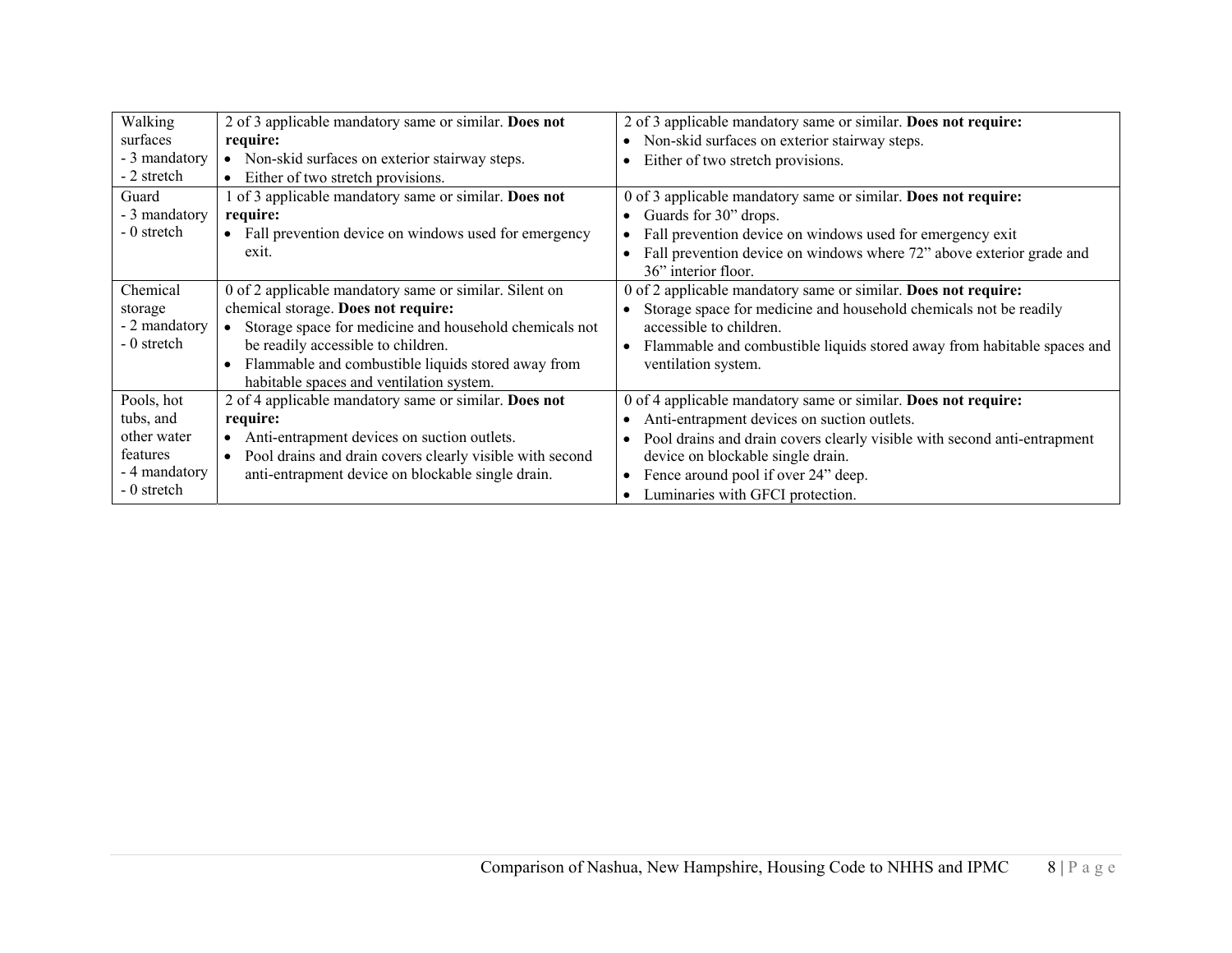| Table 3: Comparison of Lighting and Electrical Systems Provisions |                                                             |                                                                           |
|-------------------------------------------------------------------|-------------------------------------------------------------|---------------------------------------------------------------------------|
| <b>NHHS</b>                                                       | <b>IPMC</b>                                                 | <b>Nashua, New Hampshire</b>                                              |
| Summary                                                           | 45% same or similar                                         | 25% same or similar (0 NA)                                                |
| - 13 mandatory                                                    | - 9 of 13 mandatory                                         | - 5 of 13 applicable mandatory                                            |
| - 7 stretch                                                       | - 0 of 7 of stretch                                         | - 0 of 7 applicable stretch                                               |
| Electrical                                                        | 2 of 3 applicable mandatory same or similar. Does not       | 2 of 3 applicable mandatory same or similar. Does not require:            |
| system                                                            | require:                                                    | Separate service for each unit.                                           |
| - 3 mandatory                                                     | Separate service for each unit.                             | One stretch provision.                                                    |
| - 1 stretch                                                       | One stretch provision.                                      |                                                                           |
| Outlets                                                           | 1 of 3 applicable mandatory same or similar. Does not       | of 3 applicable mandatory same or similar. Does not require:              |
| - 3 mandatory                                                     | require:                                                    | GFCI in bathroom unless new.                                              |
| - 3 stretch                                                       | GFCI in bathroom unless new.                                | GFCI in laundry, garage, crawl spaces, unfinished basement, and outdoors. |
|                                                                   | GFCI in laundry, garage, crawl spaces, unfinished           | Any of stretch provisions.                                                |
|                                                                   | basement, and outdoors.                                     |                                                                           |
|                                                                   | Any of stretch provisions.                                  |                                                                           |
| Natural lighting                                                  | 3 of 3 applicable mandatory same or similar.                | 0 of 3 applicable mandatory same or similar. Does not require:            |
| - 3 mandatory                                                     |                                                             | Exterior window or skylight in every habitable room.                      |
| - 0 stretch                                                       |                                                             | If not ventilated, then exterior window for kitchen or bathroom.          |
| Artificial                                                        | 3 of 4 applicable mandatory same or similar. Does not       | 2 of 4 applicable mandatory same or similar. Does not require:            |
| lighting                                                          | require:                                                    | Switches be located conveniently for safe use.                            |
| - 4 mandatory                                                     | Switches be located conveniently for safe use.<br>$\bullet$ | Adequate lighting on public hall, exterior entry door                     |
| - 3 stretch                                                       | Any of stretch provisions.                                  | Any of stretch provisions.                                                |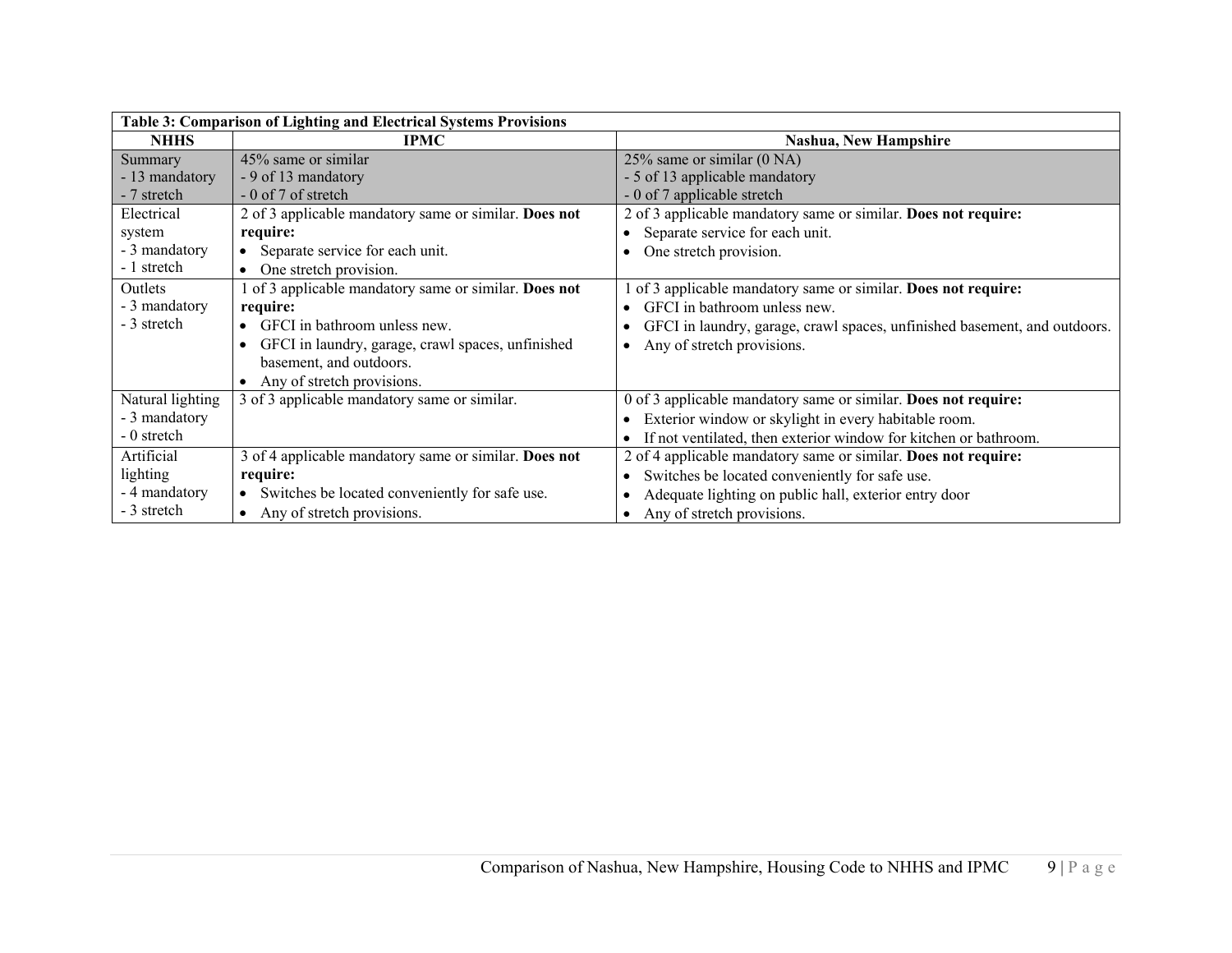| Table 4: Comparison of Thermal Comfort, Ventilation and Energy Efficiency Provisions                                           |                                                                                                                                                                                                                                                                                                                                                                                                                                                                                                      |                                                                                                                                                                                                                                                                                                                                                                                                                                                             |
|--------------------------------------------------------------------------------------------------------------------------------|------------------------------------------------------------------------------------------------------------------------------------------------------------------------------------------------------------------------------------------------------------------------------------------------------------------------------------------------------------------------------------------------------------------------------------------------------------------------------------------------------|-------------------------------------------------------------------------------------------------------------------------------------------------------------------------------------------------------------------------------------------------------------------------------------------------------------------------------------------------------------------------------------------------------------------------------------------------------------|
| <b>NHHS</b>                                                                                                                    | <b>IPMC</b>                                                                                                                                                                                                                                                                                                                                                                                                                                                                                          | <b>Nashua, New Hampshire</b>                                                                                                                                                                                                                                                                                                                                                                                                                                |
| Summary<br>- 23 mandatory<br>- 6 stretch<br>Heating, ven-<br>tilation, and<br>air conditioning<br>- 1 mandatory<br>- 0 stretch | 24% same or similar<br>- 7 of 23 mandatory<br>$-0$ of 6 stretch<br>1 of 1 applicable mandatory same or similar but does not<br>set 48-hour deadline to repair or find alternative safe<br>supply.                                                                                                                                                                                                                                                                                                    | 21% same or similar (0 NA)<br>- 6 of 23 applicable mandatory<br>- 0 of 6 applicable stretch<br>of 1 applicable mandatory same or similar but does not set 48-hour deadline<br>to repair or find alternative safe supply.                                                                                                                                                                                                                                    |
| Heating system<br>- 7 mandatory<br>- 4 stretch                                                                                 | 3 of 7 applicable mandatory same or similar. Does not<br>require:<br>• In rentals, set $78°$ F maximum temperature during<br>heating season.<br>For forced-air heat, set standards for filter or require<br>annual replacement.<br>For steam or hot water hearing systems, protective<br>$\bullet$<br>covers on hot surfaces.<br>• For wood stoves, compliance with federal standards or<br>providing clearances or heat shields between<br>combustibles.<br>Any of stretch provisions.<br>$\bullet$ | 3 of 7 applicable mandatory same or similar. Does not require:<br>For forced-air heat, set standards for filter or require annual replacement.<br>For steam or hot water hearing systems, protective covers on hot surfaces.<br>For wood stoves, compliance with federal standards or providing<br>clearances or heat shields between combustibles.<br>Combustion air must be vented outside considers with NFPA standards.<br>Any of stretch provisions.   |
| Ventilation<br>- 6 mandatory<br>- 1 stretch                                                                                    | 2 of 6 applicable mandatory same or similar. Does not<br>require:<br>Capability to remove moisture-laden air.<br>Ventilation to meet standards in ASHRAE 62.2.<br>Rigid or semirigid metal duct for clothes dryer<br>$\bullet$<br>exhaust.<br>Supply air for forced-air system to be from other than<br>$\bullet$<br>basement.<br>One stretch provisions.                                                                                                                                            | of 6 applicable mandatory same or similar. Does not require:<br>Capability to remove moisture-laden air.<br>Ventilation to meet standards in ASHRAE 62.2.<br>Rigid or semirigid metal duct for clothes dryer exhaust.<br>Supply air for forced-air system to be from other than basement.<br>Ban on discharge of gas or particulate wastes and requirement for pest-<br>$\bullet$<br>proofing screens on vent pipe.<br>One stretch provisions.<br>$\bullet$ |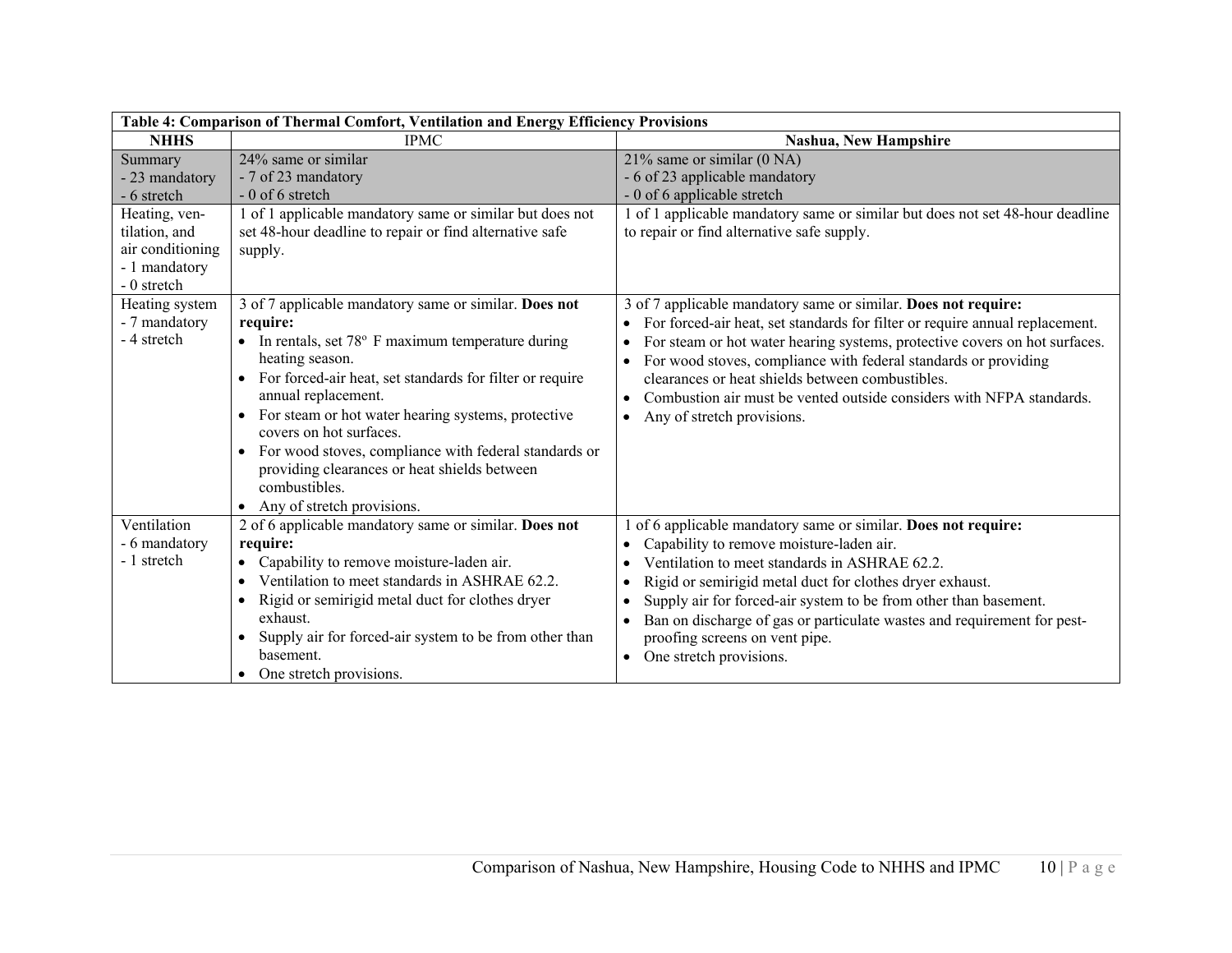| Air sealing<br>- 9 mandatory<br>- 1 stretch | of 9 applicable mandatory same or similar. Silent on fire<br>extinguishers. Does not require:<br>Sealing openings to limit uncontrolled air movement.<br>Pads, sweeps, weather stripping use to minimize air<br>leaks.<br>Sealing openings to attached garage.<br>Door to garage with automatic closing mechanism and<br>weather stripping.<br>Ban on door or window from garage to sleeping area.<br>Sealed and insulated ductwork for forced-air system in<br>attached garage<br>Ban on supply or return vents in a garage serving<br>habitable spaces.<br>Sealing between dwelling units in multifamily.<br>One stretch provision. | of 9 applicable mandatory same or similar. Does not require:<br>Sealing openings to limit uncontrolled air movement.<br>Pads, sweeps, weather stripping use to minimize air leaks.<br>Sealing openings to attached garage.<br>Door to garage with automatic closing mechanism and weather stripping.<br>Ban on door or window from garage to sleeping area.<br>Sealed and insulated ductwork for forced-air system in attached garage<br>Ban on supply or return vents in a garage serving habitable spaces.<br>Sealing between dwelling units in multifamily.<br>One stretch provision. |
|---------------------------------------------|---------------------------------------------------------------------------------------------------------------------------------------------------------------------------------------------------------------------------------------------------------------------------------------------------------------------------------------------------------------------------------------------------------------------------------------------------------------------------------------------------------------------------------------------------------------------------------------------------------------------------------------|------------------------------------------------------------------------------------------------------------------------------------------------------------------------------------------------------------------------------------------------------------------------------------------------------------------------------------------------------------------------------------------------------------------------------------------------------------------------------------------------------------------------------------------------------------------------------------------|
|---------------------------------------------|---------------------------------------------------------------------------------------------------------------------------------------------------------------------------------------------------------------------------------------------------------------------------------------------------------------------------------------------------------------------------------------------------------------------------------------------------------------------------------------------------------------------------------------------------------------------------------------------------------------------------------------|------------------------------------------------------------------------------------------------------------------------------------------------------------------------------------------------------------------------------------------------------------------------------------------------------------------------------------------------------------------------------------------------------------------------------------------------------------------------------------------------------------------------------------------------------------------------------------------|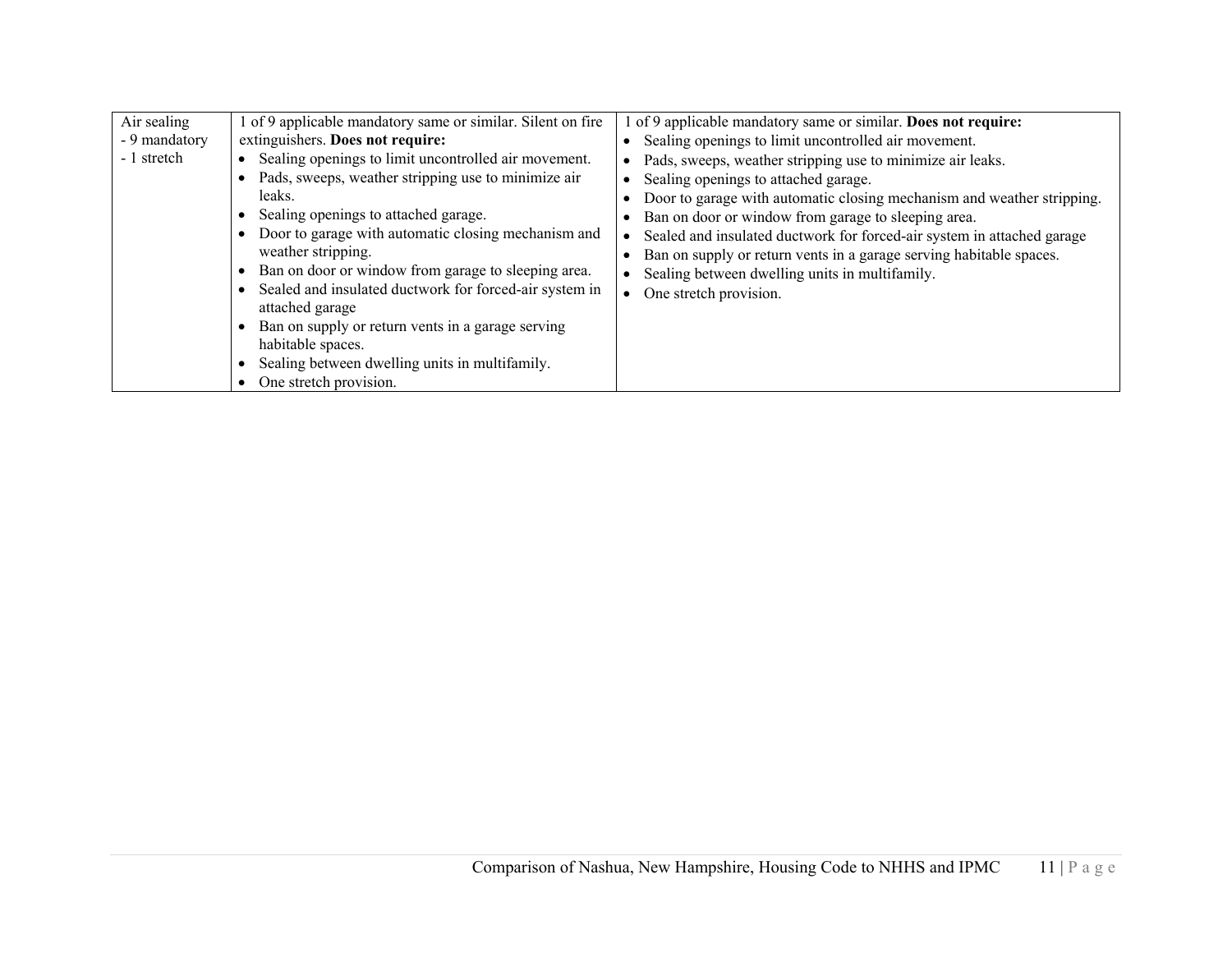| Table 5: Comparison of Moisture Control, Solid Waste and Pest Management Provisions |                                                                                                                                                                                                                                                                                                                                                                                                                                                                                                                                                                                                                                                                                                                                                                                            |                                                                                                                                                                                                                                                                                                                                                                                                                                                                                                                                                                                                                                                                                                                                                                                                                                                                                                                                        |  |
|-------------------------------------------------------------------------------------|--------------------------------------------------------------------------------------------------------------------------------------------------------------------------------------------------------------------------------------------------------------------------------------------------------------------------------------------------------------------------------------------------------------------------------------------------------------------------------------------------------------------------------------------------------------------------------------------------------------------------------------------------------------------------------------------------------------------------------------------------------------------------------------------|----------------------------------------------------------------------------------------------------------------------------------------------------------------------------------------------------------------------------------------------------------------------------------------------------------------------------------------------------------------------------------------------------------------------------------------------------------------------------------------------------------------------------------------------------------------------------------------------------------------------------------------------------------------------------------------------------------------------------------------------------------------------------------------------------------------------------------------------------------------------------------------------------------------------------------------|--|
| <b>NHHS</b>                                                                         | <b>IPMC</b>                                                                                                                                                                                                                                                                                                                                                                                                                                                                                                                                                                                                                                                                                                                                                                                | Nashua, New Hampshire                                                                                                                                                                                                                                                                                                                                                                                                                                                                                                                                                                                                                                                                                                                                                                                                                                                                                                                  |  |
| Summary                                                                             | $\overline{38\%}$ same or similar                                                                                                                                                                                                                                                                                                                                                                                                                                                                                                                                                                                                                                                                                                                                                          | 14% same or similar $(0 NA)$                                                                                                                                                                                                                                                                                                                                                                                                                                                                                                                                                                                                                                                                                                                                                                                                                                                                                                           |  |
| - 24 mandatory                                                                      | - 10 of 24 mandatory                                                                                                                                                                                                                                                                                                                                                                                                                                                                                                                                                                                                                                                                                                                                                                       | - 4 of 24 applicable mandatory                                                                                                                                                                                                                                                                                                                                                                                                                                                                                                                                                                                                                                                                                                                                                                                                                                                                                                         |  |
| - 5 stretch                                                                         | - 1 of 5 stretch                                                                                                                                                                                                                                                                                                                                                                                                                                                                                                                                                                                                                                                                                                                                                                           | - 0 of 5 applicable stretch                                                                                                                                                                                                                                                                                                                                                                                                                                                                                                                                                                                                                                                                                                                                                                                                                                                                                                            |  |
| Moisture<br>- 10 mandatory<br>- 4 stretch                                           | 4 of 10 applicable mandatory same or similar. Does not<br>require:<br>• Ban on visible mold growth and persistent excessive<br>dampness or moisture on interior and exterior surfaces.<br>Cleanup, drying and repair of building materials<br>$\bullet$<br>discolored or deteriorated by mold or mildew or<br>causing moldy or earthy odor.<br>Repair and removal of moldy material consistent with<br>published guidance.<br>• Investigation and correction of underlying cause of<br>dampness or moldy odors.<br>• Insulation of cold plumbing and HVAC surfaces to<br>prevent condensation.<br>• Crawl spaces to be free of high-moisture conditions or<br>sealed from dwelling areas where the space is not<br>sealed and insulated from outdoors.<br>• Two of the stretch provisions. | 2 of 10 applicable mandatory same or similar. Does not require:<br>• Ban on visible mold growth and persistent excessive dampness or<br>moisture on interior and exterior surfaces.<br>Cleanup, drying and repair of building materials discolored or deteriorated<br>$\bullet$<br>by mold or mildew or causing moldy or earthy odor.<br>Repair and removal of moldy material consistent with published guidance.<br>$\bullet$<br>Investigation and correction of underlying cause of dampness or moldy<br>odors.<br>Insulation of cold plumbing and HVAC surfaces to prevent condensation.<br>$\bullet$<br>Crawl spaces to be free of high-moisture conditions or sealed from<br>dwelling areas where the space is not sealed and insulated from outdoors.<br>Premises grades to prevent erosion or accumulation of water.<br>Building's drainage directing water away from structure.<br>Any of the stretch provisions.<br>$\bullet$ |  |
| Solid waste<br>- 3 mandatory<br>- 1 stretch                                         | 1 of 3 applicable mandatory same or similar. Does not<br>require:<br>• Sufficient outside storage of trash and recyclable to<br>hold materials between collections (two provisions).<br>One stretch provision.<br>$\bullet$                                                                                                                                                                                                                                                                                                                                                                                                                                                                                                                                                                | 1 of 3 applicable mandatory same or similar. Does not require:<br>• Sufficient outside storage of trash and recyclable to hold materials<br>between collections (two provisions).<br>• One stretch provision.                                                                                                                                                                                                                                                                                                                                                                                                                                                                                                                                                                                                                                                                                                                          |  |
| Pest<br>management<br>- 11 mandatory<br>- 0 stretch                                 | 5 of 11 applicable mandatory same or similar. Does not<br>require:<br>• Use of trained IPM-trained pest management<br>professional in multifamily housing.<br>Inspection for pests.<br>$\bullet$<br>Ban on accumulation of material for rodent harborage<br>in or about dwelling and premises.<br>Trees, shrubs and plantings no closer than 6" of<br>$\bullet$<br>dwelling.<br>Sealing of holes and joints with low-VOC caulk or<br>$\bullet$<br>closed-cell insulation.<br>Ban on foggers and organophosphates.<br>$\bullet$                                                                                                                                                                                                                                                             | 1 of 11 applicable mandatory same or similar. Does not require:<br>Use of trained IPM-trained pest management professional in multifamily<br>housing.<br>Inspection for pests.<br>Ban on accumulation of material for rodent harborage in or about dwelling<br>and premises.<br>Trees, shrubs and plantings no closer than 6" of dwelling.<br>$\bullet$<br>Sealing of holes and joints with low-VOC caulk or closed-cell insulation.<br>Ban on foggers and organophosphates.<br>$\bullet$<br>Ban on accumulation of water.<br>$\bullet$<br>No holes or joints in exterior 1/8" or greater.<br>Elimination of infestation using exclusion and IPM.<br>• Use of integrated pest management (IPM).                                                                                                                                                                                                                                        |  |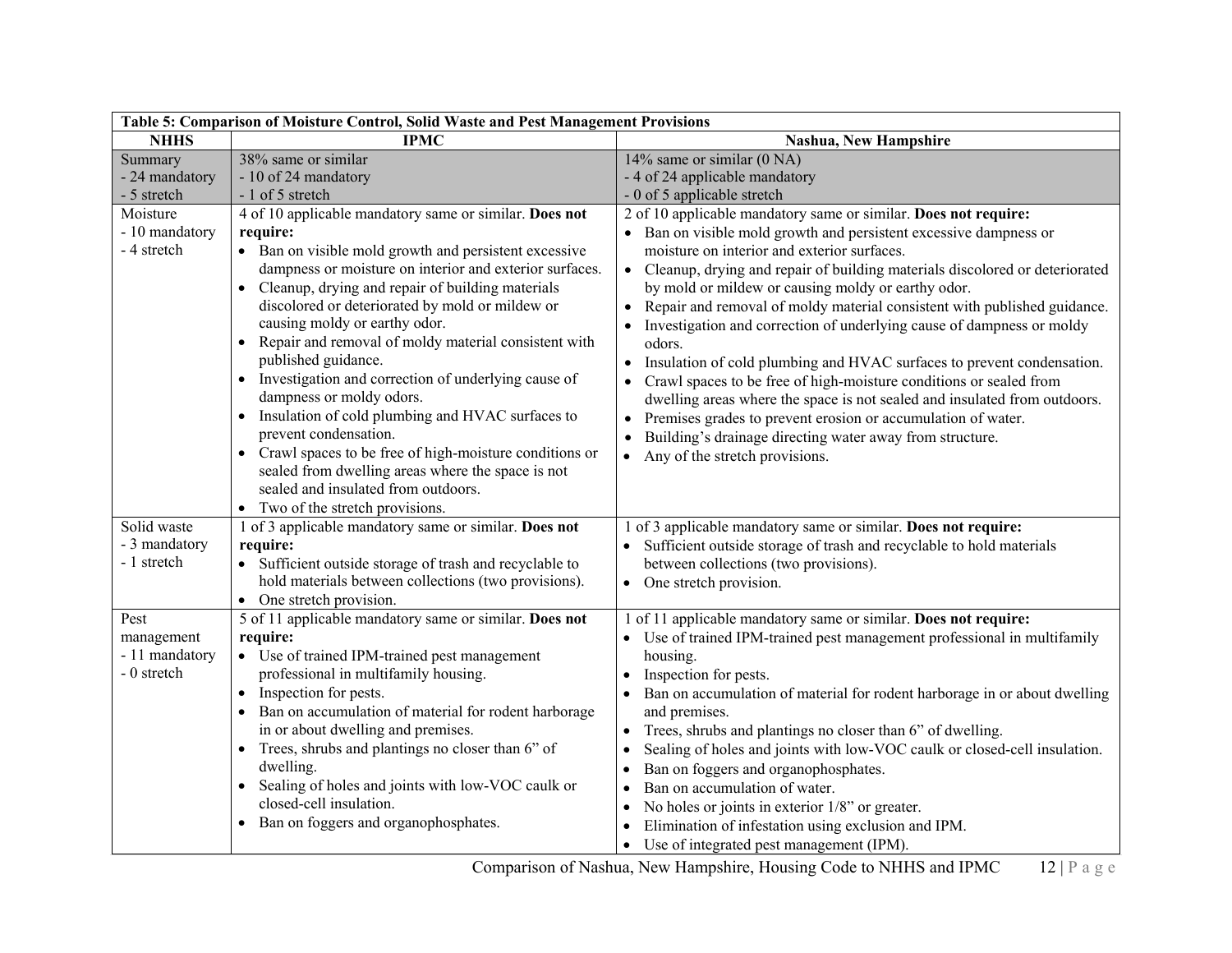| Table 6: Comparison of Chemical and Radiological Agents Provisions               |                                                                                                                                                                                                                                                                                                                                                                                                                                                                                                                                                               |                                                                                                                                                                                                                                                                                                                                                                                                                                                            |  |
|----------------------------------------------------------------------------------|---------------------------------------------------------------------------------------------------------------------------------------------------------------------------------------------------------------------------------------------------------------------------------------------------------------------------------------------------------------------------------------------------------------------------------------------------------------------------------------------------------------------------------------------------------------|------------------------------------------------------------------------------------------------------------------------------------------------------------------------------------------------------------------------------------------------------------------------------------------------------------------------------------------------------------------------------------------------------------------------------------------------------------|--|
| <b>NHHS</b>                                                                      | <b>IPMC</b>                                                                                                                                                                                                                                                                                                                                                                                                                                                                                                                                                   | Nashua, New Hampshire                                                                                                                                                                                                                                                                                                                                                                                                                                      |  |
| Summary<br>- 21 mandatory<br>- 4 stretch                                         | 4% same or similar<br>- 1 of 21 mandatory<br>- 0 of 4 stretch.                                                                                                                                                                                                                                                                                                                                                                                                                                                                                                | 4% same or similar<br>- 1 of 21 applicable mandatory<br>- 0 of 4 applicable stretch                                                                                                                                                                                                                                                                                                                                                                        |  |
| General<br>- 1 mandatory<br>- 0 stretch                                          | 0 of 1 applicable mandatory same or similar. Does not<br>require:<br>• Containment, storage, removal and mitigation of<br>chemical and radiological agents in a safe and healthy<br>manner consistent with federal, state, and local laws<br>and regulations.                                                                                                                                                                                                                                                                                                 | 0 of 1 applicable mandatory same or similar. Does not require:<br>Containment, storage, removal and mitigation of chemical and radiological<br>agents in a safe and healthy manner consistent with federal, state, and local<br>laws and regulations.                                                                                                                                                                                                      |  |
| Lead-based<br>paint<br>- 5 mandatory<br>- 1 stretch                              | 0 of 5 applicable mandatory same or similar. Silent on<br>lead-based paint. Does not require:<br>• Levels of lead deemed hazardous by federal<br>government to be taken care of properly.<br>• Repair of deteriorated paint using lead-safe work<br>practices.<br>Compliance with federal Renovation, Repair, and<br>$\bullet$<br>Painting rule and dust-clearance testing at conclusion of<br>renovation work.<br>Ban on particularly dangerous work practices.<br>$\bullet$<br>Ban use of lead-based paint.<br>$\bullet$<br>Stretch provision.<br>$\bullet$ | 4 of 5 applicable mandatory same or similar. Does not require:<br>Levels of lead deemed hazardous by federal government to be taken care<br>of properly.<br>Repair of deteriorated paint using lead-safe work practices.<br>Compliance with federal Renovation, Repair, and Painting rule and<br>dust-clearance testing at conclusion of renovation work.<br>Ban on particularly dangerous work practices.<br>$\bullet$<br>Stretch provision.<br>$\bullet$ |  |
| Asbestos<br>- 4 mandatory<br>- 0 stretch                                         | 0 of 4 applicable mandatory same or similar. Does not<br>require:<br>• Maintenance of asbestos-containing materials in<br>nonfriable condition.<br>• Abatement of asbestos before any activity that disturbs<br>it<br>Abatement of friable asbestos using licensed asbestos<br>$\bullet$<br>professional.<br>Removal and disposal of asbestos in compliance with<br>federal, state, and local requirements.                                                                                                                                                   | 0 of 4 applicable mandatory same or similar. Does not require:<br>Maintenance of asbestos-containing materials in nonfriable condition.<br>Abatement of asbestos before any activity that disturbs it<br>Abatement of friable asbestos using licensed asbestos professional.<br>$\bullet$<br>Removal and disposal of asbestos in compliance with federal, state, and<br>$\bullet$<br>local requirements.                                                   |  |
| Toxic<br>substances in<br>manufactured<br>building<br>materials<br>- 2 mandatory | 0 of 2 applicable mandatory same or similar. Does not<br>require:<br>• Use of low formaldehyde wood products that comply<br>with federal law.<br>• Use of building materials with no halogenated flame<br>retardants and low-VOC emissions.                                                                                                                                                                                                                                                                                                                   | 0 of 2 applicable mandatory same or similar. Does not require:<br>Use of low formaldehyde wood products that comply with federal law.<br>Use of building materials with no halogenated flame retardants and<br>$\bullet$<br>low-VOC emissions.                                                                                                                                                                                                             |  |